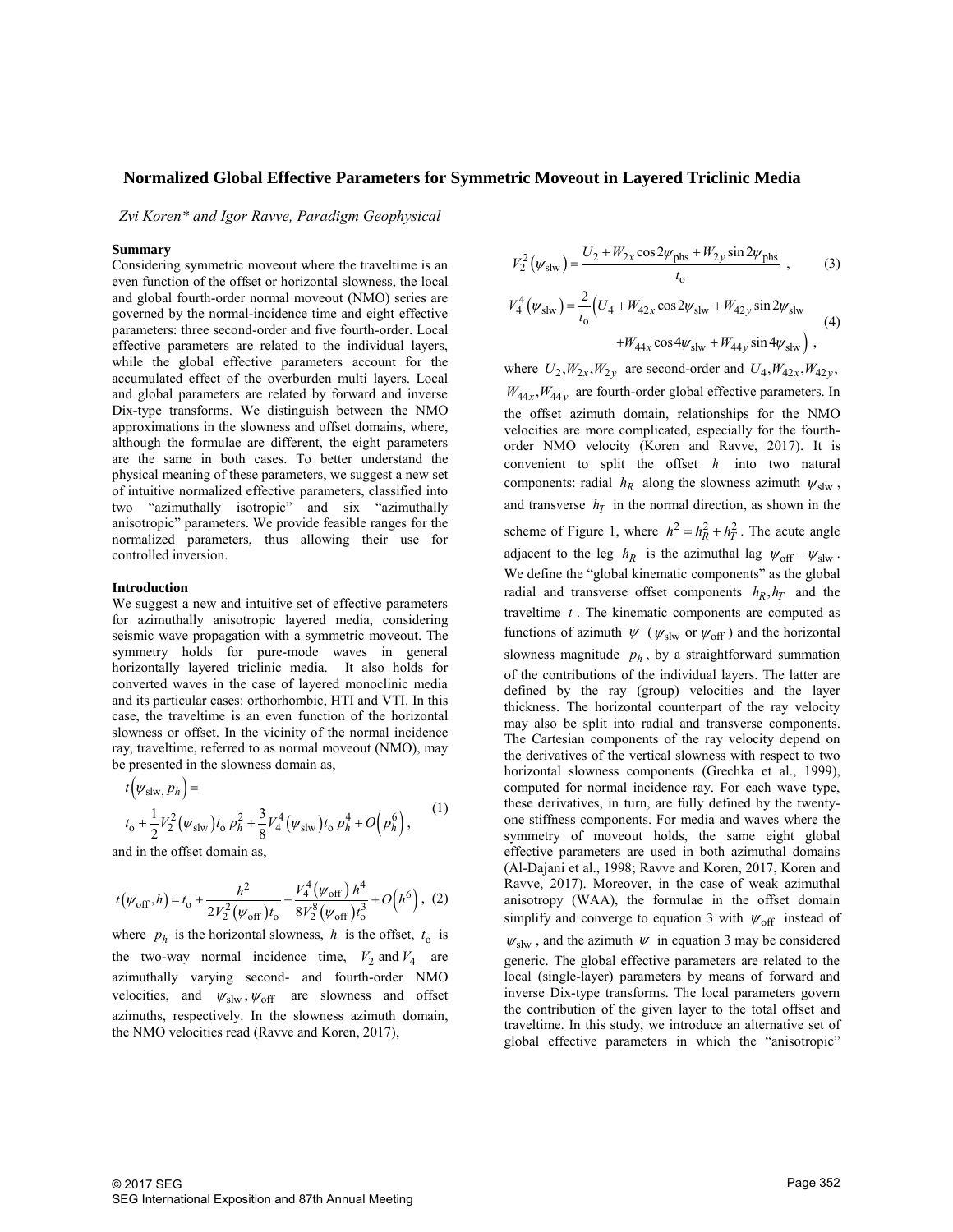effective parameters are normalized and classified into two groups: two "azimuthally isotropic" and six "azimuthally anisotropic" parameters. These parameters have a clearer physical interpretation of the strength of the azimuthal anisotropic effect, and they are suitable for inversion purposes, as they can be controlled and constrained.

### **Normalized Effective Parameters**

Our proposed eight global effective parameters can be classified into two parameter subsets: azimuthally isotropic

 $\{U_2, U_4\}$ , and azimuthally anisotropic  $\{W_{2x}, W_{2y}, W_{42x},\}$  $W_{42y}$ ,  $W_{44x}$ ,  $W_{44y}$ . The main advantages in using these parameter subsets are that they are generic parameters of the physical layered model, defining the second- and fourth-order NMO velocity functions in both slowness azimuth and offset azimuth domains. Furthermore, they provide simple forward and inverse Dix-type transforms. We then propose normalizing the global effective parameters in order to provide more intuitive and convenient interpretation values, which are preferable when trying to invert them from seismic data. The alternative 8 parameters are numerated with closed brackets, (1), (2), ... (8).

**Second-Order Effective Parameters:** For the secondorder effective parameters, we propose the following three

alternative effective parameters,  
\n(1) 
$$
\vec{V}_2^2 = U_2 / t_0
$$
,  
\n(2)  $E_2 = W_2 / U_2$ ,  $W_2 = \sqrt{W_{2x}^2 + W_{2y}^2}$  (5)

(3) 
$$
\Psi_{2,H}
$$
,  $\cos 2\Psi_{2,H} = \frac{W_{2x}}{W_2}$ ,  $\sin 2\Psi_{2,H} = \frac{W_{2y}}{W_2}$ ,

where  $V_2$  is the azimuthally-isotropic second-order NMO velocity,  $E_2$  is the effective elliptic parameter, and  $\Psi_{2,H}$ is the effective azimuth of the high NMO velocity. Hence, the high and low NMO velocities characterizing the NMO velocities in the direction of  $\Psi_{2,H}$  and in its perpendicular

direction 
$$
\Psi_{2,L} = \Psi_{2,H} + \pi/2
$$
, respectively, are given by,  
\n
$$
V_{2,H}^2 = (U_2 + W_2)/t_0 = \overline{V}_2^2 (1 + E_2),
$$
\n
$$
V_{2,L}^2 = (U_2 - W_2)/t_0 = \overline{V}_2^2 (1 - E_2).
$$
\n(6)

**Fourth-Order Effective Parameters:** For the fourth-order effective parameters, we propose the following five alternative effective parameters. The azimuthally isotropic fourth-order NMO velocity is defined by,

$$
\overline{V}_4^4 = 2U_4 / t_0 \tag{7}
$$

and leads to the normalized azimuthally isotropic effective anellipticity,

(4) 
$$
\overline{\eta}_{eff} = \frac{\overline{V}_4^4 - \overline{V}_2^4}{8\overline{V}_2^4} = \frac{2U_4t_0 - U_2^2}{8U_2^2}
$$
,  $U_4 = \frac{1 + 8\overline{\eta}_{eff}}{2t_0}U_2^2$ . (8)

For the azimuths of the low and high NMO velocities,  $\Psi_{2,H}$  and  $\Psi_{2,H} + \pi/2$ , the relationships for the fourthorder NMO velocities are simplified and become domainindependent,

$$
V_{4,H}^{4} = \frac{2}{t_0} \left[ U_4 + \frac{W_{2x}W_{42x} + W_{2y}W_{42y}}{\sqrt{W_{2x}^2 + W_{2y}^2}} + \frac{\left(W_{2x}^2 - W_{2y}^2\right)W_{44x} + 2W_{2x}W_{2y}W_{44y}}{W_{2x}^2 + W_{2y}^2} \right],
$$
  
\n
$$
V_{4,L}^{4} = \frac{2}{t_0} \left[ U_4 - \frac{W_{2x}W_{42x} + W_{2y}W_{42y}}{\sqrt{W_{2x}^2 + W_{2y}^2}} + \frac{\left(W_{2x}^2 - W_{2y}^2\right)W_{44x} + 2W_{2x}W_{2y}W_{44y}}{W_{2x}^2 + W_{2y}^2} \right].
$$
  
\n(9)

The corresponding azimuthally anisotropic effective

anellipticities are then given by,  
\n
$$
\eta_{\text{eff,L}} = \frac{V_{4,\text{L}}^4 - V_{2,\text{L}}^4}{8V_{2,\text{L}}^4} , \quad \eta_{\text{eff,H}} = \frac{V_{4,\text{H}}^4 - V_{2,\text{H}}^4}{8V_{2,\text{H}}^4} . \quad (10)
$$

Next we introduce the "high" and "low" residual effective anellipticities,

(5) 
$$
E_{4,L} = \eta_{\text{eff},L} - \overline{\eta}_{\text{eff}}
$$
,  
(6)  $E_{4,H} = \eta_{\text{eff},H} - \overline{\eta}_{\text{eff}}$ . (11)

The last two effective parameters are the additional azimuths related to  $2\psi$  and  $4\psi$ ,

$$
\cos 2\Psi_{42} = \frac{W_{42x}}{W_{42}}, \sin 2\Psi_{42} = \frac{W_{42y}}{W_{42}}, W_{42} = \pm \sqrt{W_{42x}^2 + W_{42y}^2},
$$

$$
\cos 4\Psi_{44} = \frac{W_{44x}}{W_{44}}, \sin 4\Psi_{44} = \frac{W_{44y}}{W_{44}}, W_{44} = \pm \sqrt{W_{44x}^2 + W_{44y}^2}.
$$
(12)

The signs of  $W_{42}$  and  $W_{44}$  are chosen so that the fourthorder azimuths  $\Psi_{42}$  and  $\Psi_{44}$  are the closest to the secondorder azimuth  $\Psi_{2,H}$ , and for a single-layer model,  $\Psi_{42} = \Psi_{44} = \Psi_{2,H}$ . Thus, it is convenient to choose the last two effective azimuth parameters as,

(7)  $\Delta\Psi_{42} = \Psi_{42} - \Psi_{2,H}$ , (8)  $\Delta\Psi_{44} = \Psi_{44} - \Psi_{2,H}$ . (13) To obtain the inverse relationships, we introduce equations 5 and 12 into 9, and this leads to,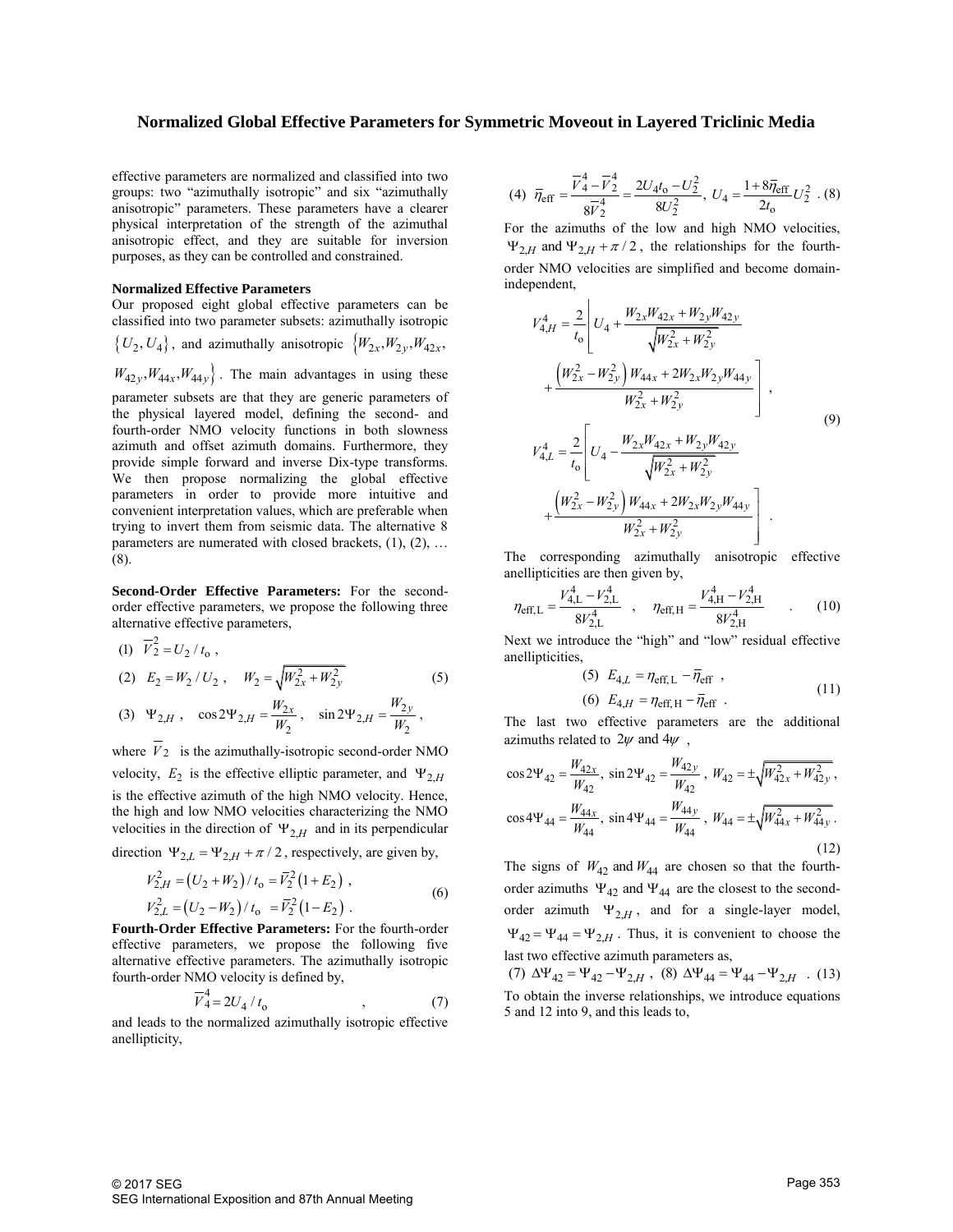$$
U_4 + W_{42} \cos 2\Delta\Psi_{42} + W_{44} \cos 4\Delta\Psi_{44} = V_{4,H}^4 t_0 / 2 ,
$$
  

$$
U_4 - W_{42} \cos 2\Delta\Psi_{42} + W_{44} \cos 4\Delta\Psi_{44} = V_{4,L}^4 t_0 / 2 .
$$
 (14)

The solution reads,  
\n
$$
W_{42} = \frac{V_{4,H}^4 - V_{4,L}^4}{4 \cos 2\Delta\Psi_{42}} t_0,
$$
\n
$$
W_{44} = \frac{\left(V_{4,L}^4 + V_{4,H}^4\right)t_0 - 4U_4}{4 \cos 4\Delta\Psi_{44}} = \frac{V_{4,L}^4 - 2\bar{V}_4^4 + V_{4,H}^4}{4 \cos 4\Delta\Psi_{44}} t_0,
$$
\n(15)

and equation 12 is then applied to find  $W_{42x}$ ,  $W_{42y}$ ,  $W_{44x}$ ,  $W_{44y}$ . Note that in the case of a single orthorhombic layer, there are no additional azimuths due to the vertical symmetry planes, and the cosines in the denominators of equation set 15 are equal to 1. For a single

orthorhombic layer, equations 14 and 15 simplify to,  
\n
$$
u_4 + w_{42} + w_{44} = \frac{v_{4,H}^4 \Delta t_o}{2}
$$
,  $u_4 - w_{42} + w_{44} = \frac{v_{4,L}^4 \Delta t_o}{2}$ , (16)  
\n $w_{42} = \frac{v_{4,H}^4 - v_{4,L}^4}{4} \Delta t_o$ ,  $w_{44} = \frac{v_{4,L}^4 + v_{4,H}^4}{4} \Delta t_o - u_4$ . (17)

where  $\Delta t_0$  is the local normal incidence time. We emphasize that  $V_{2,H}$  and  $V_{2,L}$  are the highest and lowest second-order NMO velocities, while this is not true for  $V_{4,H}$  and  $V_{4,L}$ , which are simply the fourth-order NMO

velocities in the directions  $\Psi_{2,H}$  and  $\Psi_{2,L}$ , respectively.

#### **Range of Effective Parameters**

The validity range of the normalized effective parameters can be roughly estimated. The elliptic parameter  $E_2$  is positive by definition, relating the high and low secondorder NMO velocities to the azimuthally isotropic NMO velocity by equation 6; therefore, we assume its values are within the following range:  $0 \le E_2 \le 0.5$ . The effective azimuthally isotropic anellipticity may be in the range of  $-0.2 \leq \overline{\eta}_{\text{eff}} \leq 0.6$ , where the negative values are less likely (due to induced anellipticity). The high and low residual anellipticities have no induced component because they are defined as differences. Therefore, negative and positive values are equally possible, and their range should be symmetric. We assume  $\left| E_{4,L}, E_{4,H} \right| \leq 0.4$ , but in most practical cases the range will be smaller. The effective azimuth  $\Psi_{2,H}$  appears in all relationships with multiplicity 2; therefore its range is  $0 \le \Psi_{2,H} < \pi$ . The effective residual azimuths  $\Psi_{42,H}$  and  $\Psi_{44,H}$  appear with multiplicities 2 and 4; in addition, we choose the signs of  $W_{42}$  and  $W_{44}$  to keep the absolute values of residual azimuths to a minimum. From this we conclude that the residual azimuths may be of any sign, and the range of their absolute values is  $|\Delta\Psi_{42}| < 45^{\circ}$  and  $|\Delta\Psi_{44}| < 22.5^{\circ}$ . order NMO veckeicins to the arising that is increased to the arising interest of the slower scheme and  $V_{\text{th}} = \frac{V_{\text{th}}^4 - 2F_1^2 + V_{\text{th}}^4}{4 \cos 4 \sqrt{V_{\text{th}}}}$  (15) we<br>unitably isotropic method in the content of explorim **d Global Effective Parameters for Symmetric Moveout in Layered Trictimic Media<br>**  $W_{12} + W_{41} \cos 4\sqrt{V_{44}} = F_{41}^4 r_6 / 2$ **. (14)<br>
<b>Example of Finderic Parameters**<br>  $\frac{P_{12} + P_{42} \cos 4\sqrt{V_{44}} = F_{41}^4 r_6 / 2}$ . (14)<br>
The vali **Iohal Effective Parameters for Symmetric Moveout in Layered Prichinic Media<br>
+** $W_{44} \cos 4\Delta T_{44} = V_{41}^2 V_{42} + V_{41}$ **<br>**  $+ W_{44} \cos 4\Delta T_{44} = V_{41}^2 V_{43} + V_{44}$ **<br>**  $+ W_{44} \cos 4\Delta T_{44} = V_{41}^2 V_{43} + V_{44}$ **<br> + W\_{44} \cos 4\Delta T\_{44} = V\_{41 netric Moveout in Layered Triclinic Media**<br> **Range of Effective Parameters**<br>
The validity range of the normalized effective parameters<br>
The validity range of the normalized effective parameters<br>
can be roughly estimated. y souplive an<br>entiplicity may be in the large of  $\frac{1}{2}$  SO.6, where the negative values are less likely<br>duced anellipticity). The high and low residual<br>ties have no induced component because they are<br>stifferences. Ther **EFFIC MOVEOUT ID Layered I FICHIDE (Media and the complete parameters be validity range of the normalized effective parameters**  $E_2$  **is so sitive by definition, relating the high and tow second-<br>between NoV velocities to** 



Figure 1: Scheme for local and global radial and transverse offset components with azimuthal lag between offset azimuth and slowness azimuth.

## **Synthetic Example**

In a synthetic example, we study a ten-layer triclinic model. In order to determine the twenty-one stiffness parameters of the triclinic layers, we first define the layers as tilted orthorhombic (TOR) layers, whose properties are presented in Table 1. We then transform (rotate) the local orthorhombic stiffness matrices into the global frame to obtain the fully populated matrices (Bond, 1943). The data for each layer include the layer thickness, nine orthorhombic elastic parameters, and the three Euler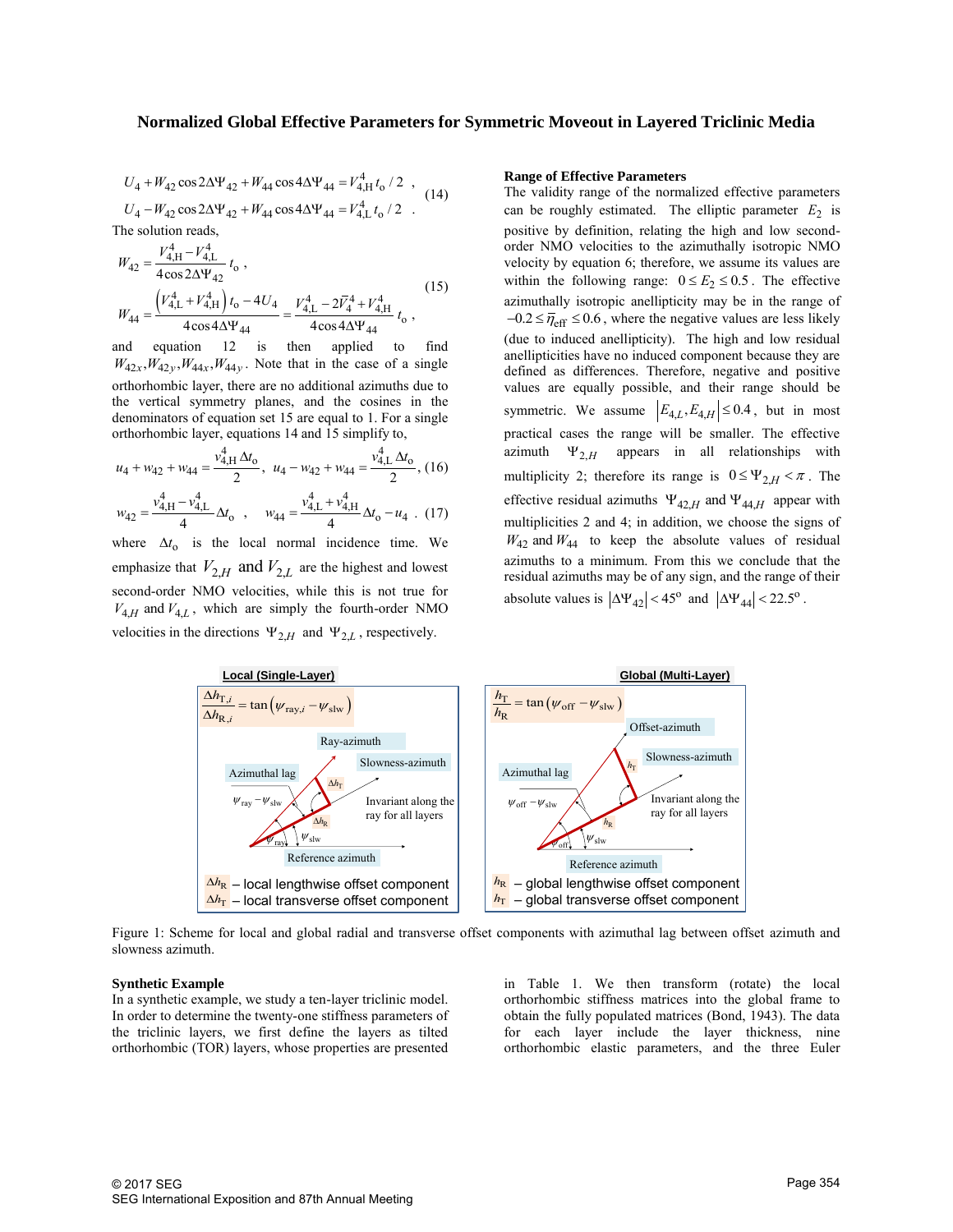orientation angles: tilt, azimuth and twist. Elastic properties include compressional velocity  $v_p$  along the tilted local axis  $x_3$ , shear parameter  $f = 1 - v_{S,x_1}^2 / v_P^2$ , where  $v_{S,x_1}$  is the velocity of shear waves propagating along the local  $x_3$ and polarized along the local  $x_1$ , and seven normalized orthorhombic parameters introduced by Tsvankin (1997). The orientation angles are in degrees. In Figure 1 we plot the normalized second- and fourth-order NMO velocities and the effective anellipticity vs. slowness-azimuth and offset-azimuth. The NMO velocities are normalized with the average normal-incidence velocity.

| #              | $\delta$ | $\mathcal{O}_{2}$ | $\partial_{3}$ | $\varepsilon_1$ | $\varepsilon_2$ | $v_{1}$ | $v_2$   |      | $v_{\rm p}$ , km/s | $\Delta z$ , km | tilt | azm   | tws   |
|----------------|----------|-------------------|----------------|-----------------|-----------------|---------|---------|------|--------------------|-----------------|------|-------|-------|
|                | 0.12     | 0.16              | 0.08           | 0.25            | 0.18            | 0.12    | $-0.10$ | 0.74 | 2.0                | 0.35            | 28   | 36    | 47    |
| 2              | $-0.10$  | 0.15              | $-0.06$        | 0.19            | 0.08            | 0.07    | $-0.11$ | 0.73 | 2.2                | 0.31            | 14   | 139   | 35    |
| 3              | 0.15     | $-0.13$           | 0.09           | 0.29            | 0.12            | $-0.05$ | 0.08    | 0.70 | 2.4                | 0.27            | 23   | 83    | 19    |
| 4              | 0.14     | 0.11              | $-0.10$        | 0.15            | $-0.06$         | $-0.06$ | 0.07    | 0.72 | 2.6                | 0.19            | 19   | 74    | -56   |
| 5              | $-0.11$  | 0.15              | 0.08           | $-0.07$         | $-0.16$         | $-0.11$ | $-0.16$ | 0.71 | 2.9                | 0.32            | 15   | 55    | $-28$ |
| 6              | $-0.08$  | $-0.19$           | 0.07           | 0.08            | 0.28            | 0.09    | $-0.15$ | 0.76 | 3.3                | 0.29            | 18   | 23    | 31    |
| $\overline{ }$ | $-0.17$  | 0.12              | $-0.04$        | 0.24            | 0.16            | 0.10    | 0.12    | 0.78 | 3.6                | 0.36            | 24   | $-26$ | 62    |
| 8              | 0.11     | $-0.16$           | $-0.06$        | $-0.20$         | $-0.12$         | $-0.08$ | $-0.06$ | 0.79 | 3.4                | 0.28            | 29   | -96   | 45    |
| 9              | 0.19     | 0.14              | 0.05           | $-0.13$         | $-0.22$         | 0.12    | $-0.13$ | 0.80 | 3.2                | 0.40            | 11   | -84   | 39    |
| 10             | $-0.18$  | 0.12              | 0.04           | $-0.11$         | 0.19            | 0.04    | 0.10    | 0.69 | 3.0                | 0.45            | 30   | 97    | 79    |

Table 1: Elastic properties and geometry of layers in multi-layer TOR model.



Figure 1: Second- and fourth-order NMO velocities and effective anellipticity for layered TOR model in slowness- and offset-azimuth domains.

### **Conclusions**

The fourth-order symmetric moveout approximation for short and moderate offsets is governed by the normalincidence time and eight effective parameters: three second-order parameters and five fourth-order. The original parameters are non-normalized and represent stacks of the corresponding local parameters of individual layers. The latter, in turn, are related to the second and fourth derivatives of the vertical slowness surfaces. They are suitable for forward and inverse Dix-type transforms. The new suggested parameterization is more intuitive and includes a single non-normalized parameter: the "azimuthally isotropic" second-order NMO velocity, which

may be considered a scaling factor. The new set is more intuitive and suitable for inversion problems. Overall, the strength of the anisotropy of the effective model is governed by four effective parameters,  $\bar{\eta}_{\text{eff}}$ ,  $E_2$ ,  $E_{4,H}$ ,  $E_{4,L}$ , and the non-hyperbolic traveltime is affected by all of them. The azimuthal variation of the NMO is governed by the strength of the second-order elliptic parameter  $E_2$ , the residual effective anellipticities  $E_{4,H}$  and  $E_{4,L}$ , the effective azimuth  $\Psi_{2,H}$ , and two effective residual azimuths,  $\Psi_{42,H}$  and  $\Psi_{44,H}$ . There is a unique two-way correspondence between the original and the normalized parameter sets.